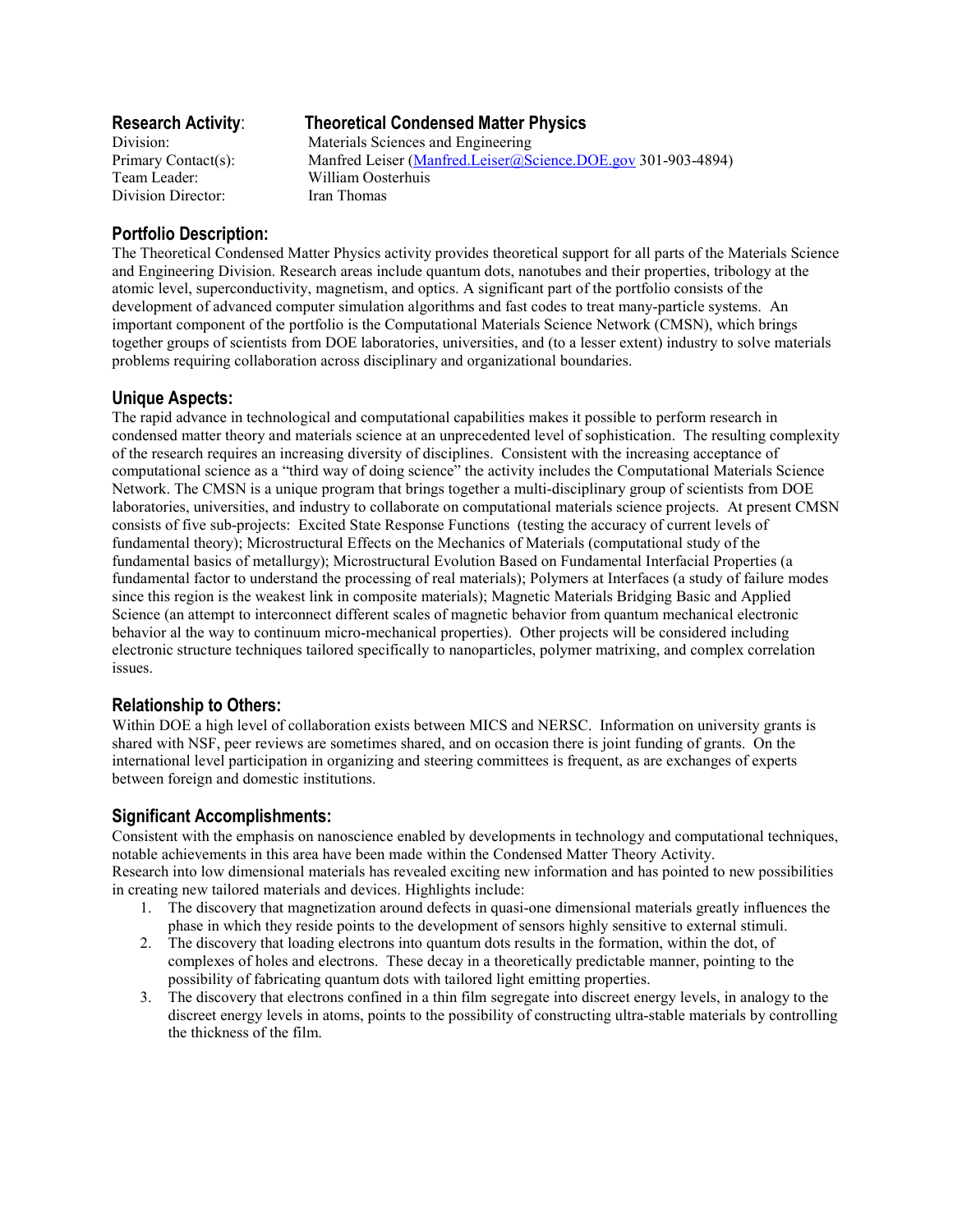4. Calculations show that the conductance across two crossed carbon nanotubes is very sensitive to the force applied at that junction. While the inter-tube conductance is dramatically increased, the intra-tube conductance is diminished. When this arrangement is realized experimentally, crossed nanotubes can be expected to be excellent sensors for applied forces within nanoscaled devices.

Significant progress has also been made in other areas as illustrated by the following examples.

Dynamic mean-field theory, which is exact for infinite dimensions, has been successfully coupled with three dimensional band theory. The resulting hybrid theory predicts the anomalous properties of highly correlated rareearth and actinide materials.

When metals solidify they form highly branched patterns called dendrites. These solidification patterns control many aspects of processing and microstructure and hence our ability to use materials. A Collaborative Research Team of the Computational Materials Science Network has devised an entirely new method for extracting the anisotropy of energy and mobility responsible for dendrite formation from supercomputer simulations of the atomic processes occurring during solidification.

*Ab initio* calculations have been performed for the hysteresis loop and domain wall dynamics of magnets. Long thought to be beyond the scope of *ab initio* calculations because of the large number of atoms involved, it became possible to perform detailed studies of some less demanding materials such as FePt and CoPt, which are technologically important.

### **Mission Relevance:**

The program's ultimate purpose is to understand the properties of existing materials and to create new ones that are more efficient in producing, storing, and using energy. To this end, the programs in this portfolio have the common goal of achieving a basic understanding of matter ranging from the atomic to the bulk scales. The experimental and theoretical programs work in close collaboration with each other, but more independent modes of research also exist. Theorists will try to establish a theoretical basis for experimentally observed results, which almost always suggests further experiments, and thus leads to new results. New science is produced by simulating processes on computers, "computer experiments" which are difficult or impossible perform in the laboratory. The behavior of the surface layers of materials sliding on each other and a new understanding of the role of lubricants has been obtained in this way. Other examples include investigations into the behavior of electrons flowing in nano wires and nanotubes and in the properties of matter at extreme conditions of temperature and pressure.

#### **Scientific Challenges:**

Because of the close relationship between the experimental and theoretical elements, many of these are common to both. Examples of areas common to both are exploring the behavior of complex systems, investigating nano-scale systems, and understanding superconductivity. In theory, the need to develop functionals defined by the Density Functional Theory and needed for its applications is an example as is the need to develop more efficient algorithms for the efficient use of modern computers.

### **Funding Summary:**

|                         | <b>Dollars in Thousands</b> |                |
|-------------------------|-----------------------------|----------------|
| <b>FY 2000</b>          | <b>FY 2001</b>              | <b>FY 2002</b> |
| \$14,888                | \$16,124                    | \$18,116       |
| Performer               | <b>Funding Percentage</b>   |                |
| <b>DOE</b> Laboratories | 79.0%                       |                |
| Universities            | 21.0%                       |                |